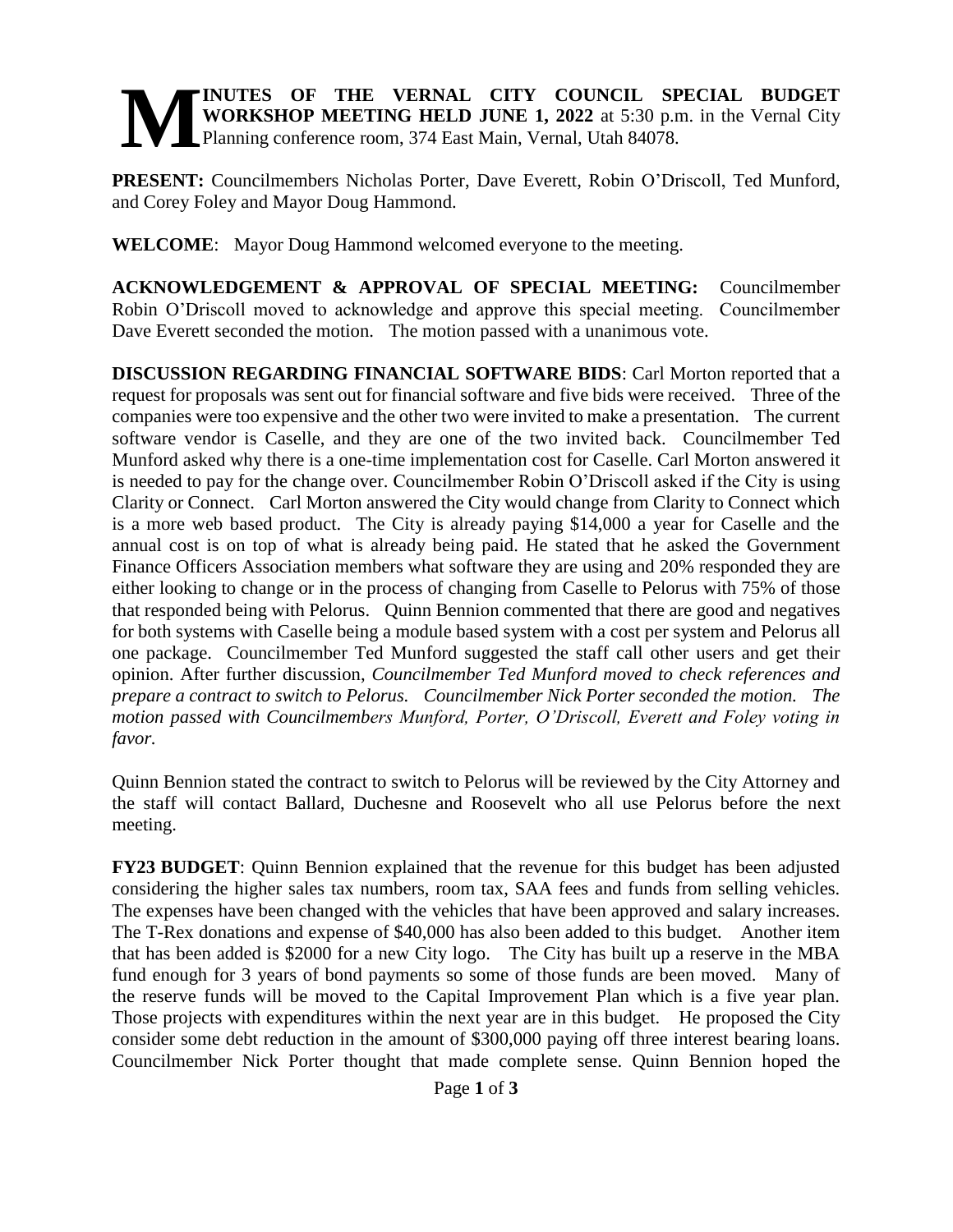## **MINUTES OF THE VERNAL CITY COUNCIL SPECIAL WORKSHOP MEETING HELD JUNE 1, 2022**

funding would allow this to happen again next year. The vehicle reserve fund has \$250,000 in addition to the vehicles being purchased for future years. The City will need to consider purchasing or leasing dump trucks next year. The Emergency Preparedness Fund has not had any expenditures so those funds will be used to purchase police radios.

Quinn Bennion reported that the funding for the Capital Improvement Plan (CIP plan) has been modified with the general fund putting \$3.7 million dollars into it from other capital funds. The focus is on downtown for now although funds are needed for street maintenance. One project that was added is downtown parking signs. He noted that the City has secured millions in grants for downtown projects. Councilmember Corey Foley stated the City has the nicest maintained roads and it is not bad to focus on other projects for now. He suggested the street department look into purchasing line striping and chip and seal equipment possibly from the public surplus website. Councilmember Dave Everett agreed it would be better to purchase now so that work can still be done in a tight budget year.

## Mayor & Council Budget – sponsorships:

Councilmember Dave Everett asked where the expenses for event sponsorship is in the budget. Councilmember Nick Porter stated he would also like to see that list. Carl Morton stated he would print it for the Council. Quinn Bennion acknowledged that the discretionary funds for sponsorships was increased to \$6000. There was some discussion regarding the Story Telling Festival and other events that are being funded out of the discretionary amount. Quinn Bennion suggested the priority list be shared with the applicants so they know what to expect and some will realize they will not get funded based on parameters. Councilmember Dave Everett suggested the Mayors Walk be increased to \$1000 as it is not run by the Recreation District anymore. Quinn Bennion stated the Downtown Alliance may take more of an active role for events that benefit them. There was some discussion regarding events that only needed a few years of major sponsorship. Councilmember Corey Foley suggested those that the City knows will ask for funding and it is currently being taken out of miscellaneous funds be earmarked for funding and move them out of miscellaneous. Quinn Bennion stated the last 2 years Marvelous Extreme Bull Madness and Rock the ride concert have fallen into that category. After further discussion, the consensus of the Council was to increase the miscellaneous and give a few of those a regular slot.

Wages: Quinn Bennion reminded the Council of the lengthy discussion on salary increases at the last budget workshop. The Administrative Committee looked at several different scenarios and is recommending the salary schedule be increased by 5%. This does not mean there is an increase for the employee. The cost-of-living (COLA) increase should be \$1 per hour per employee which is the most significant expense to the budget. The merit increase is recommended to be 50% of the evaluation score. The average of the scores for last year was 3.78 so it is expected the cost will be just under 2%. The market study that was conducted shows there are fifteen positions that need to move up a grade with a lot of them being in the